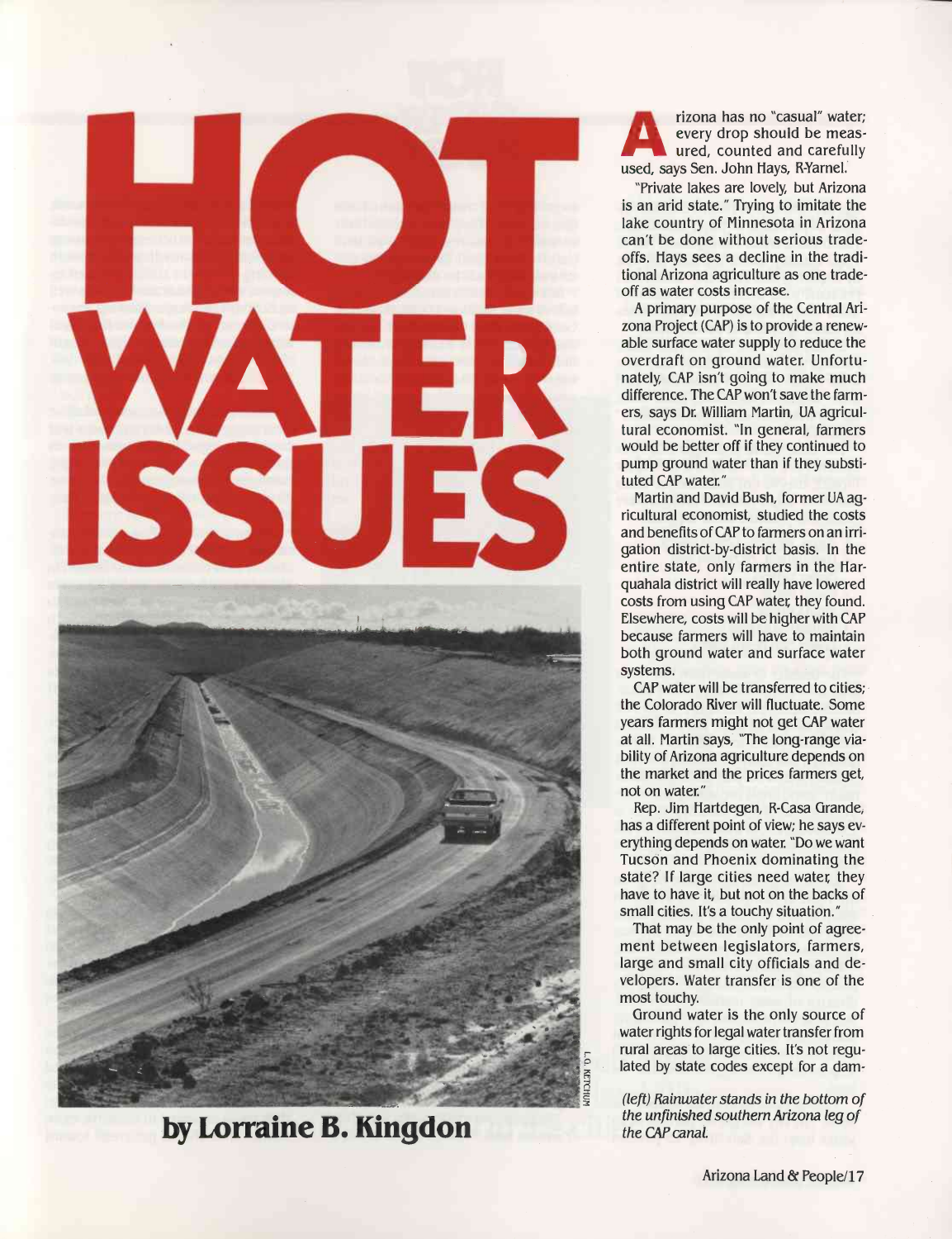age provision, says Dennis Sundie, Arizona Department of Water Resources. The Ground Water Management Act of 1980 virtually forces the land buy-ups by requiring that Phoenix, Tucson and Prescott plan ahead for an assured water supply that includes their needs for future growth and development.

Sundie says that, by the year 2025, Phoenix will have a 200,000 acre -foot water deficit even with conservation and water augmentation. "They must make up the overdraft with water transfers," he states.

The Salt, Verde and Agua Fria river systems are tied up by the Salt River Project; they're not available for water transfers. Eight areas in Arizona were studied as possible water suppliers.

- Yuma, Wellton, Cibola Valley
- Harquahala, McMullen and Butler Valleys
- Camp Verde.
- Pinal County
- Safford-Duncan
- Lower San Pedro Valley

The transfer of water from the Yuma area won't impact the ground water, Sundie believes. However, in La Paz county, almost all water will be drained within 100 years to 1,000 feet below ground. Final county is mining itself out of water with a 50 -year life of the water basin; some areas are worse, some are better. Maricopa County faces a 134,000 acre-foot overdraft with a 125year life span predicted for its ground water.

Sundie suggests agriculture be given the right to pump water for irrigation down to 900 feet below ground; water from 900 to 1,200 feet below the surface should be reserved for other uses.

Water transfers aren't the nefarious practice some people believe. Mesa city director of water resources Karl Kohlhoff believes Arizonans have gained opportunities, not lost them. "I don't want a moratorium on water transfers; it will stop investors coming into Arizona," he says.

"I think Mesa is in great shape," he adds. The city will get 80 percent of its water from the Salt River, 15 percent

from the CAP and 5 percent from ground water. They have planned conservation measures; treated effluent water will be used for parks and golf courses; water will be recharged.

Still short 30,000 acre-feet, Mesa acquired water rights to 11,500 acres near Coolidge in Final County. Kohlhoff says that Mesa will lease the land for farming until the year 2000, then transfer the water to Mesa. After that, farmers will use CAP water instead of ground water; once farmers are gone, the land will be available for development.

We're not villains, Kohlhoff says. The city worked to get a law passed so Mesa could pay county land tax. The farmland Mesa bought doubled in value (from

"I don't want a moratorium on water transfers; it will stop investors coming into Arizona."

\$1,200 to \$2,600 per acre) before the city purchased it; now the adjacent land is selling for \$4,000 per acre.

The choice has been made to deliver water to the people rather than try to move people to the water, says Jerry Froment, Scottsdale water and real estate consultant. Agriculture will be forced out in many areas because the technology farmers need to get an adequate supply of irrigation water will be too expensive. In many cases, developers are on hand, waiting to buy the land. There's a big scramble with developers, investors and communities asking where to buy land next, he says. However Sundie comments that speculators are buying up land for water rights just as fast as cities.

"Regulations made water valuable," Froment says. "There's a new breed of people, more sophisticated about water who can use water effectively as a profitable business." He believes farmers can make more money in water than in farming-if they're sufficiently well informed and sophisticated. He-as well as Kohlhoff and Roger Manning, executive director of the Arizona Municipal Water Users Association-reject ideas of changing the 1980 ground water law. Stability is absolutely necessary, says Froment.

Manning says he finds nonproductive such suggestions from rural towns and counties as legislating a moratorium on water transfers- requiring cities to pay damages for buying up rural land-or. directly taxing cities for the land they acquire.

On the other hand, Bruce Driver consultant to the Western Governor's Association, believes reforms are needed in many Western states. Water transfers need to be voluntary, but they need to abide with state -set policies, with efficient water use as the primary object. "It should be a win-win situation. Farmers should get rich and cities should pay less for water but it doesn't always work that way."

Driver and Dr. Bonnie Saliba, UA agricultural economist, both believe in incentives to reduce the need for water transfers. "Make the cities pay," Saliba says. For example, she suggests changing Arizona law to allow farmers to sell or lease any irrigation water they conserve. Another suggestion is splitting water rights so some portion stays with the land. Both of these options are allowed in other states.

Further Saliba suggests encouraging cities to seek option contracts that would lock in the price of the land sought for water transfers now, but the cities would acquire the actual rights at some later date. Dry-year-only leases might be promoted.

Traditionally, agriculture always has been asked to do with less water. Saliba thinks that flexibility should be shifted to cities. In a dry year city residents could have interruptible water service; they could be asked to conserve more water. Cities should get credit toward